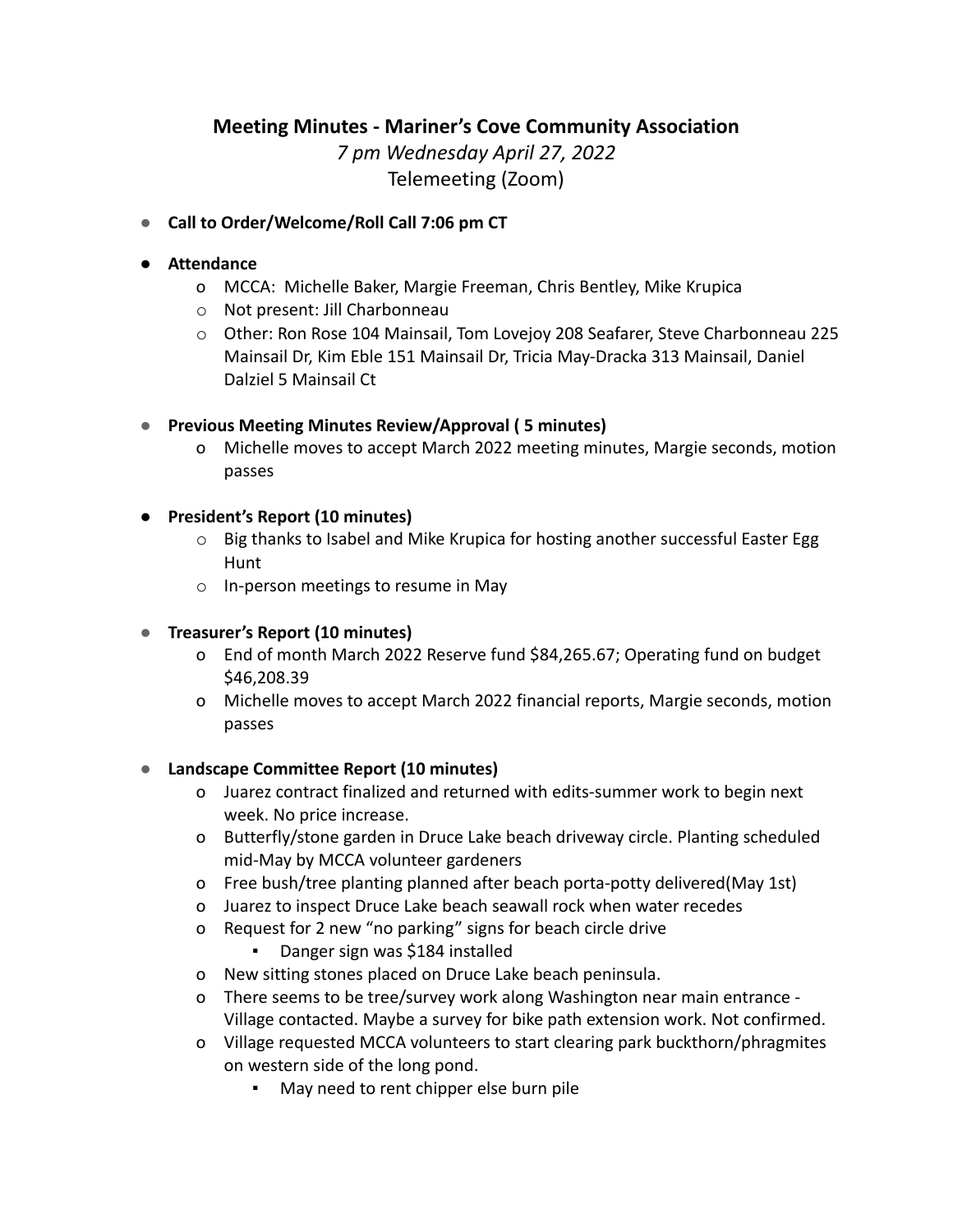### **● Old Business (10 minutes)**

- o Bylaws Update (Margie)
	- Marge Freeman proposes no-cost consultation with new attorney about by-laws
	- Michelle moves to agree to new attorney consultation, *Margie seconds*, *motion passes*
- o FB Moderator issues revisit each meeting-Board (Mike/Margie/Chris)
- o Volunteers and Replacement Board Members
	- The MCCA is still struggling to attract interest in new board members,

there is some interest to report. These names and emails are listed below to be added to an MCCA list:

- Daniel Dalziel ddalziel@3ddesignstudio.com : consult on land, pond dredging, construction, project contracting, and similar issues. Also Paul Kezidor (paulkendzior@gmail.com)
- **E** Dianna Sloyer Solano [<sloyer.di@gmail.com](mailto:sloyer.di@gmail.com)> IT, website, design.
- **EXECT:** Sarah Solien: IT help ([sarahraesolien@gmail.com\)](mailto:sarahraesolien@gmail.com)
- There are some other lists of volunteers for MCCA activities we can add to an email list: front entrance sign painting, gardening, clearing buckthorn, etc.
- o Secretarial duties temporarily on rotation, Board member to take minutes and issue agenda for the following meeting.
- o Pond/DLP restoration project update(Jill/Margie)
	- Jill submitted final report and grant reimbursement request 4/25/22-DLP
	- Jill/Margie to work together on Openlands Conservation designation for DLP
	- 3 different contractors asked to submit proposals for shoreline stabilization work on ponds-ILM, Pizzo Group, Landscape Concept Management
		- Each firm's proposals for bank stabilization of the ponds will likely have differences and comparisons should keep that in mind. Current plans are for design/bid proposals. This will be difficult to compare apples-to-apples.
	- Margie reached out to community for landscape architect volunteer to create master plan for restoration work for park. So far no volunteers. Margie will be looking for funding to hire someone to create plan that can be presented to the community for input.
		- Daniel Dalziel [ddalziel@3ddesignstudio.com](mailto:ddalziel@3ddesignstudio.com) offered to help.

### **● New Business**

 $\circ$  The Village of Third Lake [published](https://www.thirdlakevillage.com/) plans for the dredging of the long (south) pond and the short (north) pond. It was noted residents are discussing the